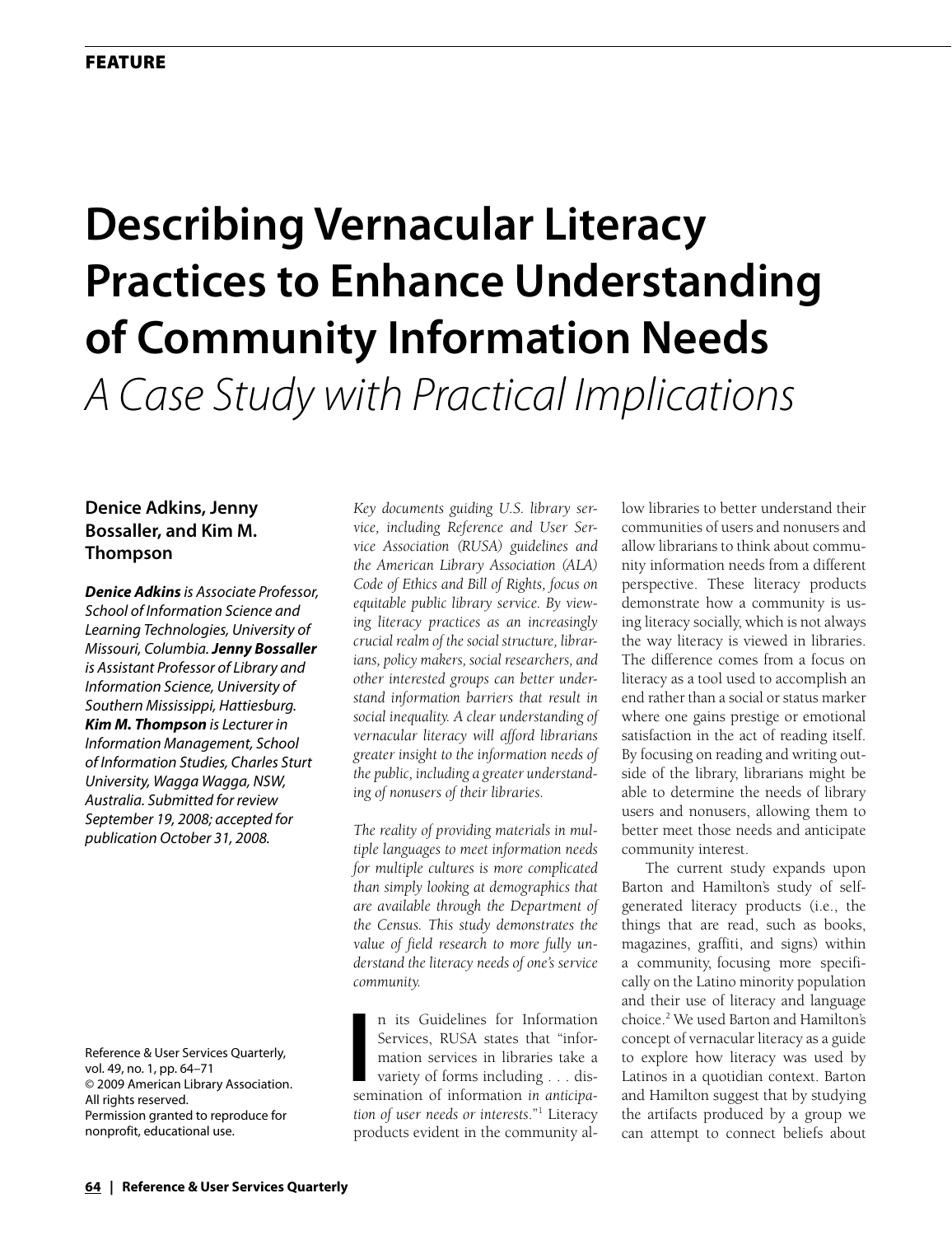what is useful and appropriate for communication within and between cultures. The authors chose Kansas City as the locale for field research on this topic because of its rapidly changing ethnic and cultural landscape. The wide variety of languages noted in public signage and graffiti is an indication of cultural change. The settings in which the various languages occur indicate the uses of the dominant language (English) and the vernacular (various languages other than English). The intention of this study was to reexamine the cultural landscape of information exchange to suggest ways to improve equitable access to libraries.

This study focuses on both literacy products, as defined above, and on verbal communication. While many languages were observed throughout the Kansas City region, as a means to reduce the scope of observation to selected areas (and because of our familiarity with the Spanish language) the researchers focus on Spanish and English literacy. We travelled to different parts of the city and visited a variety of public venues in order to discover where Spanish was spoken and written and where English was spoken and written, particularly in historically Hispanic neighborhoods. We employed ethnographic field methods, including photography, interviews, and observation of people in public places, to record observable instances of these two types of communication in these two languages. By focusing on the two facets of language listed above, we were able to record a holistic picture of who is using which language and when.

# **Definitions of Literacy**

An acceptable modern definition of literacy might be the one used by the U.S. Department of Education for their national adult literacy surveys of 1992 and 2003: "using printed and written information to function in society, to achieve one's goals, and to develop one's knowledge and potential."3 Literacy includes the ability to interpret written information, understand the message being communicated, and the ability to communicate one's own message through writing. Using this definition, we can see that reading a book and writing an essay are literacy practices, and we can also see that tagging a school wall with graffiti and understanding the other tags on that wall are also literacy practices, though they take place in very different social contexts.<sup>4</sup>

# Literacy Practices

As a functional skill, literacy includes practices

viewed by the dominant society as being necessary to function within that society. This might include filling out job applications and tax forms or reading prescription labels and nutrition information. Literacy as a social practice, however, emphasizes communication. This communication can be within a culture, such as might occur when a new immigrant writes to her family in another country, or between cultures, with an immigrant mother writing a note to her child's school teacher.

Literacy practices are values and beliefs that underlie literacy events and determine how someone will respond to a particular literacy challenge. These literacy practices include beliefs about when writing is appropriate or preferred over oral communication, what type of language is used, and even which language is preferable. The immigrant mother writing a note to her child's teacher may decide that it is better to write in English to the teacher, while she would write in her native language to her family. She would use a less formal language in her letters home than she would in her letters to school.

# Literacy Events

Literacy events, on the other hand, are those actual, verifiable activities that can be observed. A man reading a newspaper on the bus and a teenager text messaging her friends are both demonstrating the literacy practices accepted within their referent subcultures. Literacy practices are generally inferred from both literacy events and people's discussions of the roles of literacy in their lives.

# Literacy Products

Literacy products are the things that are read books, magazines, graffiti, signs, and so forth. We use the term "environmental literacy" to refer to the literacy products that can be seen in public by a casual observer or the literacy products that are available in one's environment. These can embody dominant or vernacular literacy and can be written in, for instance, Spanish, English, both, or neither.

# Dominant and Vernacular Literacies

Barton and Hamilton posit a difference between dominant and vernacular literacy practices. Dominant literacy practices are those which are regulated by authority, structured, and specifically taught, sometimes in isolation. Dominant literacy practices emphasize reading for reading's sake, or reading for emotional or intellectual growth. With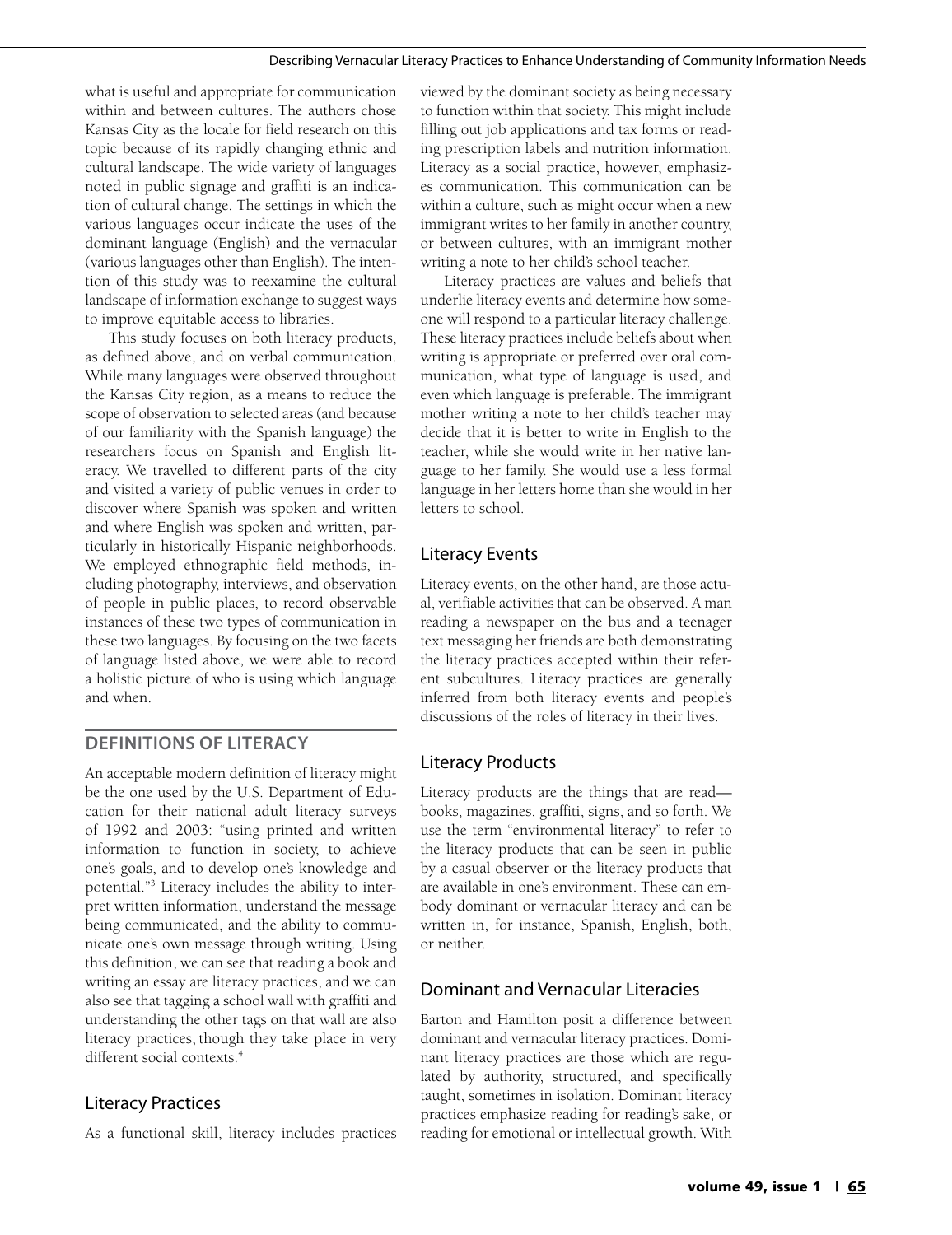### **FEATURE**

their collections of books, periodicals, full-text databases, and children's collections, public libraries are very much promoters of dominant literacy.

Vernacular literacy is self-generated, regulated by cultural norms, situationally mediated, and involves an element of cognitive apprenticeship. Learners are incorporated into the social practices of experts. Vernacular literacy has a purpose within a community. While this literacy is sometimes not accepted by dominant cultures, it is nonetheless a valid manifestation of a culture, and in its own way also requires the active participation of the reader in reading, understanding, and incorporating the written product into the reader's own mindset. Examples of vernacular literacy cited by Barton and Hamilton include writing a private diary, making a grocery list, copying recipes for friends and relatives, creating flyers about neighborhood issues, or putting up posters about a lost pet.

Vernacular literacy products and practices demonstrate literacy as a community of practice. In school we read in order to prepare for tests or to demonstrate our ability to read, but at home we read directions, examine schematics, and write lists so we can do something. In this process we are guided by parents, siblings, or caretakers who help us use reading to put together models, fix cars, or prepare meals. Thus, looking at vernacular literacy offers librarians the potential to see how literacy is being actively used and promoted within a community. Separating dominant and vernacular literacies may help librarians better understand the literacy needs of their communities by focusing on how reading and writing are actually used rather than emphasizing the aesthetic pleasures of reading.

This practical view of literacy affirms the legitimacy of the vernacular, or "othered" literacies. Street, in discussing the practice of literacy and language in the international context, emphasizes that "questions regarding which literacy is appropriate for a given context . . . is itself a political question, not simply a matter of neutral choice by technical 'experts.'"5 Educators and librarians become de facto experts when choosing what is appropriate for a given situation. Observing how the community uses language is a way for libraries and librarians to guide practice of librarianship and affirm the library's commitment to equality.

## **Literacy, Libraries, and Latino Populations**

Latino immigrants in the United States tend to be eager to improve their English language literacy skills, viewing these skills as essential to success in this country. Research suggests that Latina women are most likely to do the "literacy work" of the household, such as filling out school enrollment forms.<sup>6</sup> However, Latinos score lower than non–Latinos in measures of English-language literacy.7 Latino children are less likely to be involved in "home literacy practices" such as being read to, told stories, or taken to libraries.<sup>8</sup> Latinos also have lower high school graduation rates and lower participation in postsecondary education.<sup>9</sup> Studies of new Latino populations in the rural Midwest demonstrate that libraries, health clinics, and social service agencies often lack facilities to deal with people who are not English-literate.<sup>10</sup> In the United States, a society where literacy is often taken for granted, literacy difficulties may preclude receiving educational and health benefits, full employment, or participation in civic life.

The public library is ideally placed to help Latino adults increase literacy skill, while schools and school libraries are well placed to help Latino children do the same. However, libraries are designed to "preserve and transmit the dominant culture."11 Librarians' choice of relevant materials to support literacy may be different from the choices that Latinos would make. For instance, children who come from a bilingual or Spanish-monolingual family environment may understand books and reading in different ways than do children from Englishmonolingual backgrounds.<sup>12</sup> As Chu's research on the literacy practices of minority populations demonstrates, literacy practices are influenced by social life, networks, education, family roles, economic status, and length of residency.<sup>13</sup>

#### Majority-Minority Public Libraries

Majority-minority public libraries are those in which the majority of users are Hispanic or African American.<sup>14</sup> Users of these libraries appropriate library space for their own uses. They come to use the library as a meeting place, a quiet place to read or study, and a place to use computers and technology. These libraries tend to have lower levels of book circulation than do libraries where the primary user base is white.<sup>15</sup> Librarians have suggested various reasons why this might be the case, including suggestions that library books may not be relevant to the majority-minority community.

#### Services to Non-English Speakers

Services to non-English speakers are certainly not a new focus in libraries but rather an area of continued interest within the profession. The ALA finds that Spanish is, by far, the most supported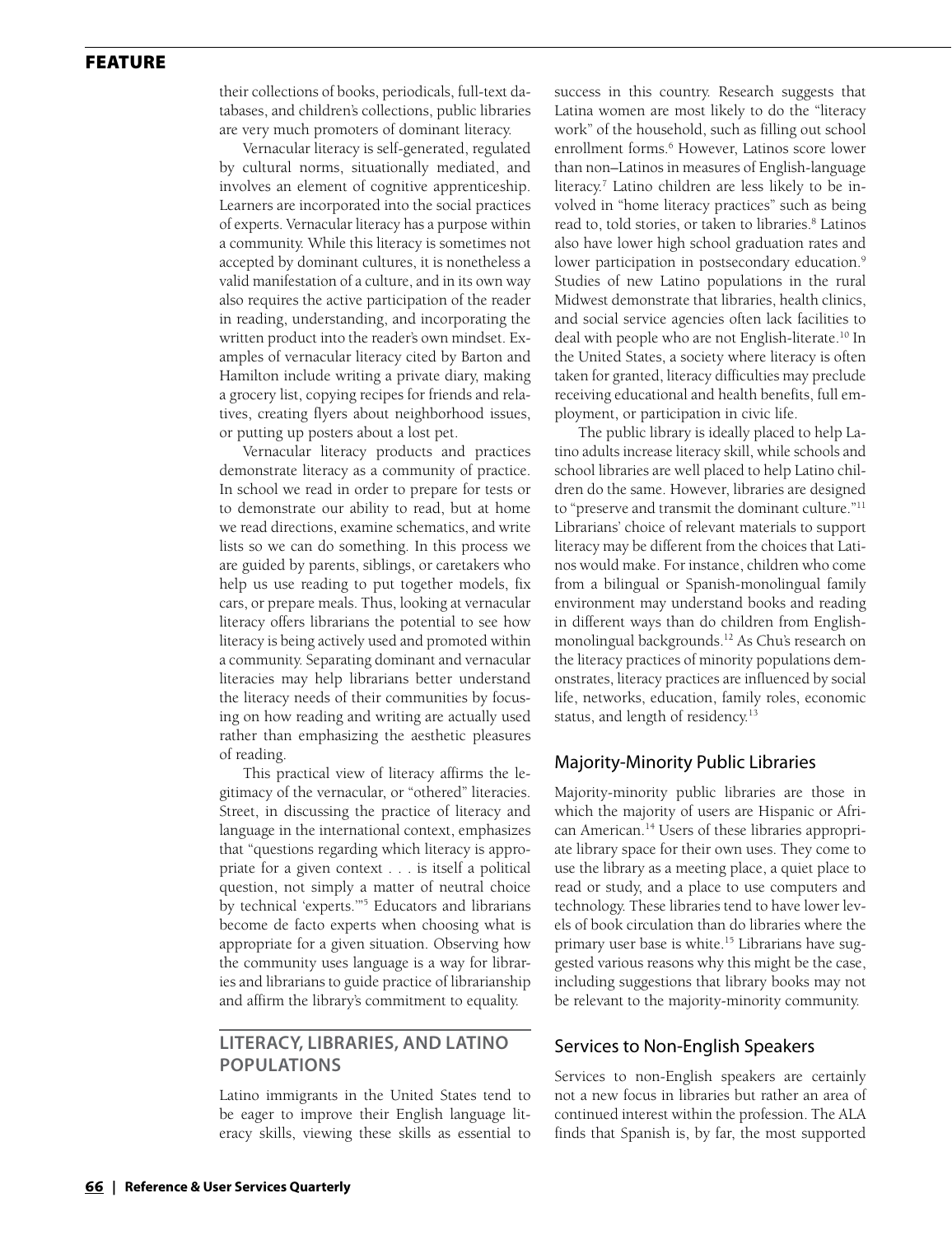non-English language in U.S. libraries, with 78 percent of libraries reporting that they develop services and programs for Spanish speakers.16 Most importantly for this study, though, they found that literacy continues to be a barrier for non-English speakers and that librarians "can better help linguistically isolated populations and non-linguistically isolated populations have better discourse."17 The study also said that the library can serve as a place to "pre-identify groups who may not make themselves known to agencies such as libraries."18 In other words, libraries can actively identify those groups who do not visit the library because they do not feel confident in using English-language library resources and can help tailor services to meet the needs of these groups. Some groups are less likely to use library services. If librarians actively identify and cater to such groups (rather than using only passive methods of attracting them, such as collection development), then they might be more likely to use the library.

# Recognizing and Legitimizing Multiple Literacies and Serving Multiple, Shifting **Cultures**

Part of the current study involved interviews with librarians, which reveals that the populations they serve do indeed shift, with new immigrant populations arriving and expanding and others migrating out of the area. Language is somewhat ephemeral; it moves with a population. A fluid population is difficult to pinpoint and serve not only because of language, but also because of values and sociocultural backgrounds. Educators and librarians share similar issues involving equitable service in this sense. Ferdman and Weber describe the problem of multiple languages as being one in which

educators struggle to meet the needs of a changing population that has a variety of values, backgrounds, and preparations. The focus has been broadening from one on illiteracy, then, to the larger problem of how to provide diverse people with the specific and expanded literacy skills that require for full participation in a variety of social contexts, including work, school, and home.<sup>19</sup>

The problem of equitable service obviously extends beyond communication difficulties. Various studies have indicated that public libraries in poor and/or nonwhite neighborhoods have smaller buildings, fewer resources, and fewer service hours than their counterparts in middle- or upperincome neighborhoods.<sup>20</sup> Public policy oriented

toward "leveling the playing field" has not only failed to level that playing field, but also seems to reinforce existing differences between high-socioeconomic-status communities with widespread support for dominant literacy and those communities that are less oriented toward the dominant literacy.<sup>21</sup> However, the lack of dominant literacy focus does not mean there is a lack of literacy. This study indicates a need to validate the legitimacy for both dominant and vernacular literacies in order to have truly equal services.

## **Kansas City Fieldwork**

The Latino community in Kansas City is situated within a larger population of immigrants and longterm residents, with all the tensions that come from moving toward assimilation and integration while at the same time maintaining one's own culture. The U.S. Census Bureau estimated the population of Kansas City at 447,306 in 2006.<sup>22</sup> Census 2000 data show that 6.9 percent of Kansas City residents were of Hispanic origin, 5.8 percent were foreign-born, and 9.7 percent spoke a language other than English at home. The Latino population is somewhat concentrated in particular areas, but like any other major city, individuals of Hispanic descent can be found in every neighborhood and at every economic level. Our trips through the radio dial revealed at least two Spanish-format radio stations, and we found several Spanish-language television stations available through cable or satellite. The larger Kansas City bookstores, though not located in the neighborhoods we visited, usually had a Spanish-language book section. The public libraries we visited had extensive resources for the Spanish-literate population, including Spanishlanguage newspapers from Mexico, Spanish-language books, and audiovisual materials.

This study concentrated on neighborhoods with a significant Latino population. However, we found evidence of change and migration rather than simply an ingrained culture. We found that the changes also cause difficulties for the neighborhood libraries because the libraries develop services and collections for the people whom they serve, and when this population changes it means that libraries have to change course. This problem applies both for influxes and outfluxes of a language group. For instance, one of the libraries we visited was in perhaps the most traditionally Latino sections of the city, and that library is changing because of area gentrification; many Spanish speakers are moving out of the area. This library had invested heavily in the Latino culture, and now that area culture was on the wane.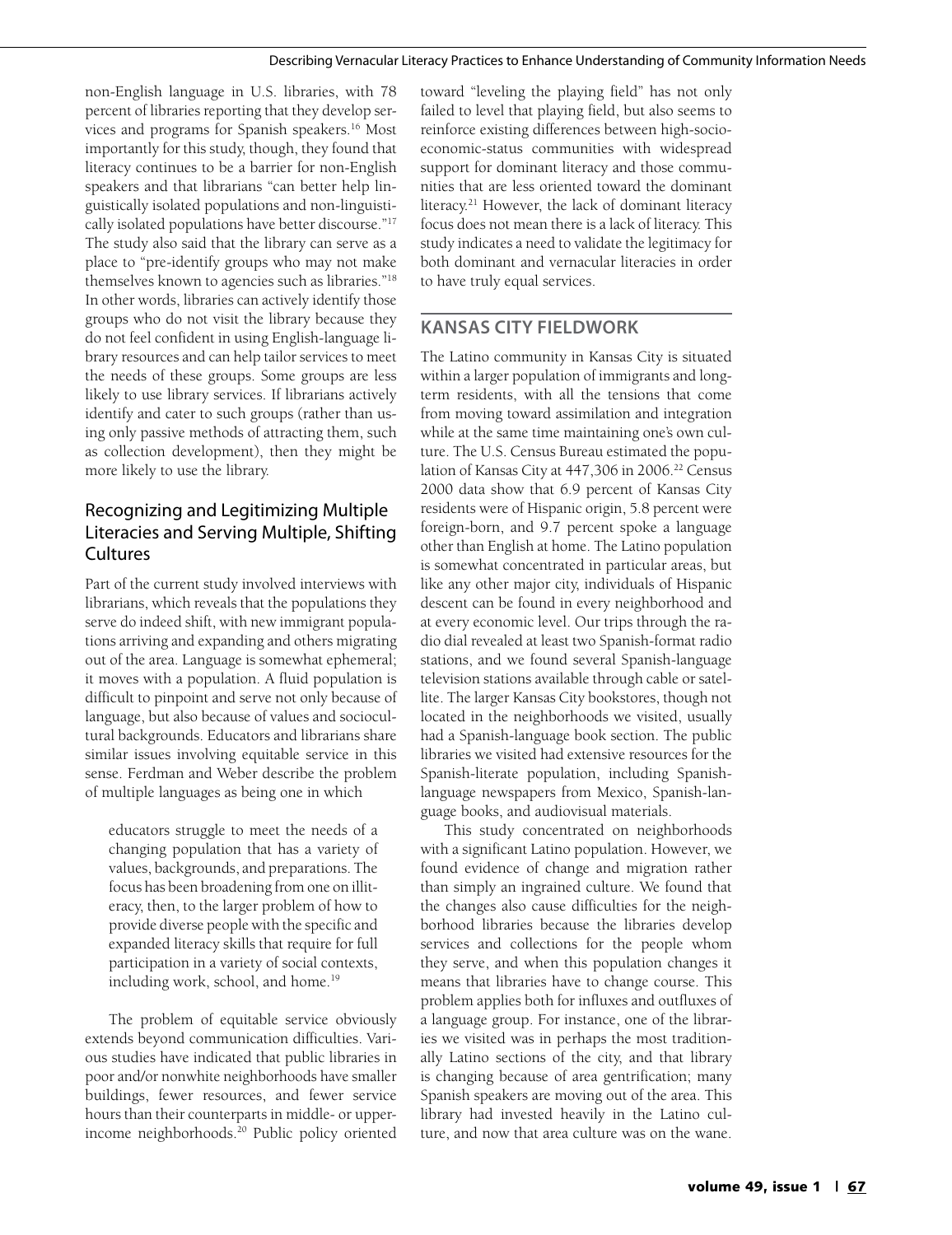### **FEATURE**

One of the other libraries we visited served many languages—the catalog was searchable in twentytwo different languages—and there was a strong Spanish-speaking population in the area, but there were also significant Arabic, Vietnamese, and other populations.

#### Methods Used

Fieldworkers used a three-pronged approach, relying on observation, interviews, and document collection to collect data about local literacy practices. Field observations were conducted over a fourmonth period in a variety of locations, including restaurants, a laundromat, libraries, churches, and stores. Observations were conducted at various public locations around several neighborhoods, at various times of the day. The researchers documented observations of environmental literacy products and events. In this paper, we emphasize literacy products as shaping and framing the community.

The researchers interviewed community leaders such as librarians, adult basic education coordinators, and social service agency administrators regarding their views of literacy and its uses in the Latino community. These interviews helped to define the general role of literacy within the target community. As might be expected, most of the informants viewed literacy in the traditional sense of dominant literacy. In addition, while they did not necessarily think about vernacular literacy practices *per se*, they seemed to view vernacular literacy practices as flowing from dominant literacy rather than having their own purposes and inspiration.

Instances of vernacular literacy were photographed (e.g., graffiti, signage for public areas such as churches, schools, parks, and privately owned enterprises such as stores or yard sales). There were also instances of literacy posted on personal property (e.g., signs in yards or bumper stickers on cars). We sifted through literally hundreds of photographs and revisited our justifications for taking those photos. In those photos, we looked for repeat images and logos as evidence of a community using reading and writing to shape its boundaries. The researchers collected printed documents as well from a variety of locations, including churches, libraries, recreation centers, stores, and other locations. We emphasized the collection of documents that seemed to have an orientation to the Latino community, so we did not collect general community newspapers. We did not collect a copy of every document available at each location. For instance, when the same community newspaper was available at multiple locations, we collected only one copy and made a note of other copies available at different sites. In all, almost two hundred documents were collected from fifteen sites, with several documents available at more than one site.

# **Environmental Literacy in Kansas City's Latino Neighborhoods**

We asked three questions when analyzing the collected data:

- 1. What types of literacy products were found?
- 2. Where were they found?
- 3.What is the intended function of this literacy product within the environment?

The data collected in the observed neighborhoods of Kansas City indicate that Spanish is the dominant language for environmental literacy products, though English and Spanish are well mixed on texts produced by institutions. Spanishdominant shops rely on literacy-mediated messages and signage to inform people about their offerings, while chain stores and social service agencies tend to be more reliant on their logos to inform their clients of their services. Overall, however, literacy was seen to be an active process for the Latino community in Kansas City. Signs were painted and repainted, graffiti created, painted over, and recreated. In addition to print literacy (letters and words), visual literacy (images and pictures) was evident in the combinations of pictures and images in written products.

The types of written products we encountered included traditional products such as books, magazines, and newspapers, and less traditional products such as graffiti, street signs, building signs, bumper stickers, car detailing, greeting cards, menus, business cards, handwritten advertisements, warning signs, church bulletins, health- and religion-related flyers, and billboards. The most frequently encountered documents were newspapers oriented toward area Latinos, which were available at a wide variety of locations throughout the community. Other documents included flyers and handouts produced by social service agencies, churches, or schools, typically addressing themes of health, education, and religion. These documents were widely spread through the community, and were products of both dominant and vernacular literacies.

Commercial advertising texts produced by large businesses, such as Univision or McDonalds, produced text-based requests for employees that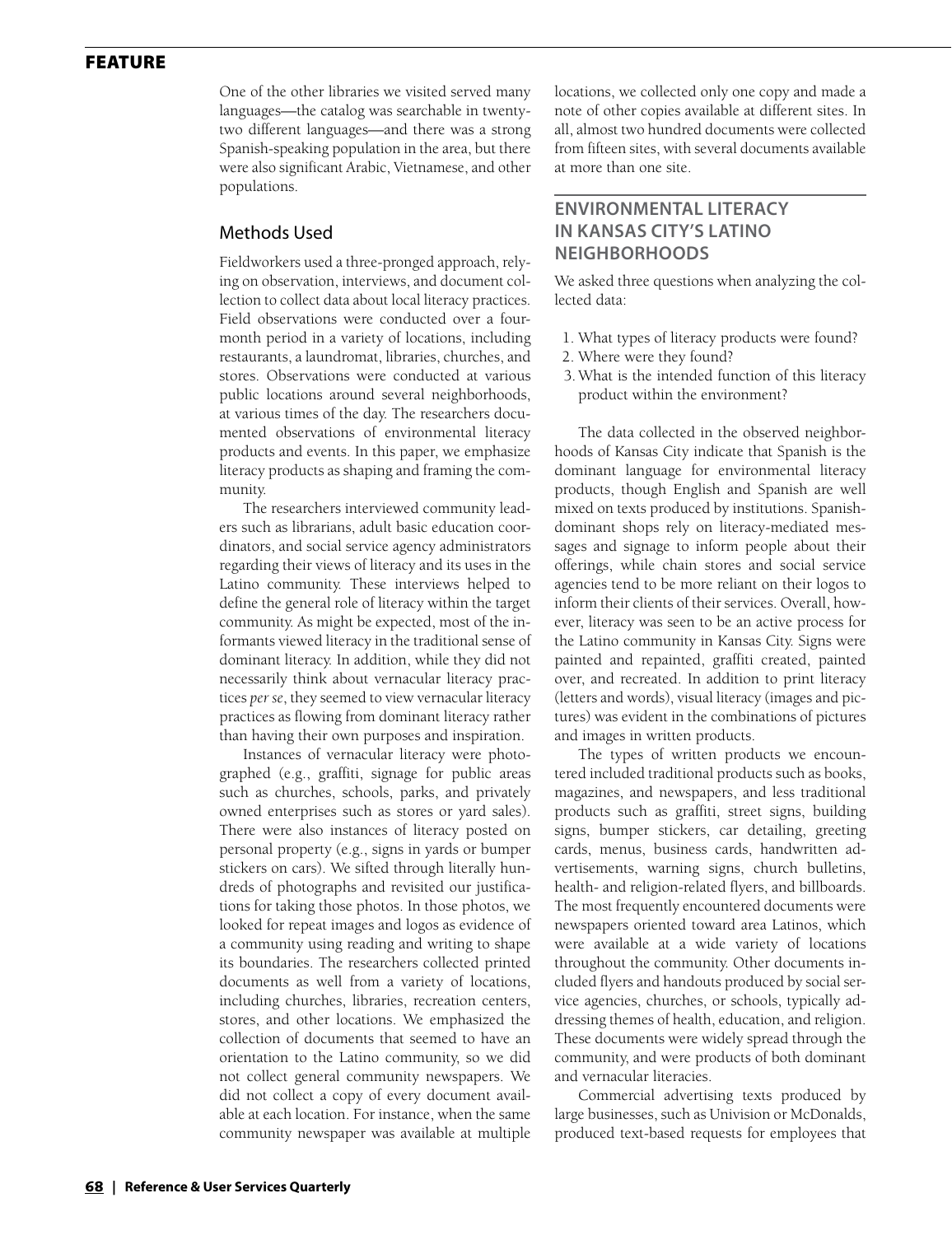tended to be more standardized and "professional" in design. Advertisements for these businesses were generally either written completely in Spanish or were overtly bilingual. However, franchises such as Walgreens, Price Chopper, Taco Bell, or Check Express were less reliant upon words and more reliant upon visual identifiers and logos to communicate their information.

By contrast, the storefronts of locally owned businesses tended to be print-heavy. Exterior signs for these businesses were generally hand painted, often with very extensive printed messages about services available. These signs tended to be Spanish-dominant, though some signs mixed languages freely. They incorporated bold color and visual images, such as a painted bull in a field for a butcher's shop or a caped chicken at the SuperPollo (i.e., SuperChicken) restaurant. Locally owned businesses also were likely to have hand-written signs, generally in Spanish, advertising extra services: "pay your DISH bill here" or "we have prepay cellular phone cards." These locally owned businesses were also more likely to have Latino community newspapers and bulletin boards on the premises.

Bulletin boards in local businesses contained numerous advertisements: puppies for sale, DJ and party services, houses and apartments for rent, furniture for sale, and upcoming garage sales. The handwritten advertisements were generally in Spanish and frequently incorporated misspelled or grammatically irregular words. Some signs were printed using software such as Microsoft Office or Publisher. These signs generally demonstrated both an ability to use a computer to create literacy products and more conventional spelling and grammar.

Government agencies such as libraries and community recreation centers did not make public bulletin boards available, and as a result, the texts in their agencies tended to be more mass-produced and standardized. Texts at these locations tended to emphasize personal development and socially segregated leisure opportunities: English-as-asecond-language (ESL) and community classes for adults, Boy Scout activities, and book clubs. It was also common to find Spanish-language health information brochures at these locations, glossy productions that emphasized personal responsibility for one's health. These brochures often posited healthy behavior for the individual in isolation, without taking into account cultural or familial norms that might have made compliance with these guidelines more complicated for immigrants or people in ethnic communities. This gap between the expectations of national health information providers and the people whom they are trying to reach might suggest a need for informational strategies that go beyond providing brochures in Spanish.

Neighborhood social service agencies were generally independent from government agencies and often dependent on grant funding and donations. The social services agencies we visited were generally oriented toward providing education and social support for Latinos and Spanish speakers; however, one agency had a more international clientele and made texts in several languages available in its lobby. Agencies typically provided ESL and General Equivalency Diploma (GED) classes, computer training, bilingual preschools, assistance with government forms such as taxes and jury duty requests, as well as practical and immediate needs of food and clothing.

# **Functions of Literacy in the ENVIRONMENT**

The literacy products we found seemed to serve several different purposes. In large part, literacy is used in this community to support economic survival and commercial interests, establish identity and community, and to regulate behavior. Reading and writing have a very strong role in establishing community members' personal and cultural identities. In our journeys through the neighborhoods, we saw cars and trucks that had been customized with lettering on the windshield or rear window announcing the driver's name, his or her home state in Mexico (e.g., Michoacan), or his or her religious orientation. These vehicles were in very good condition, shiny and immaculate, indicating a certain amount of identity pride. Neighborhood graffiti often consisted of declarations of neighborhood affiliation (e.g., "North Side").

There was a vast overlap between literacy used for commercial purposes and literacy used to define identity. Companies that serve the Latino and Spanish-speaking populations capitalize on their command of Latino identity as an inroad into a community. Larger companies sponsored Latinooriented events such as the Hispanic Heritage Festival, *pachangas* (parties), and local sporting events, most often soccer games. Businesses large and small advertised their services in a citywide pocket-sized Latino directory published by a local business and in a larger Spanish telephone book produced by a national Spanish directory compiler. Many of these advertisements emphasized the bilingual nature of their staff or their length of service within the community.

We found five different locally produced community newspapers. These newspapers reinforced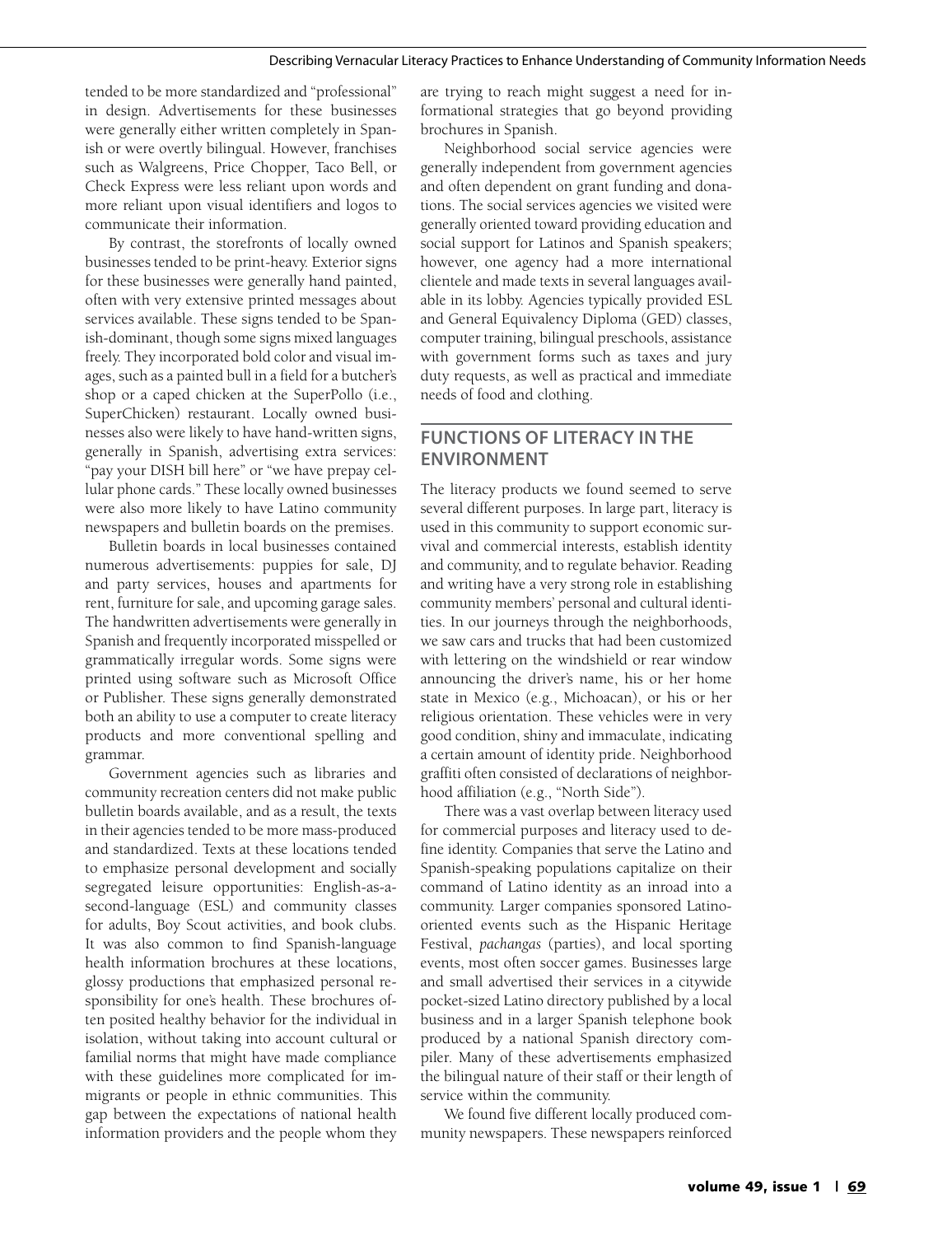### **FEATURE**

a Latino identity by reporting news items from Latin American countries, local news of interest to the Latino community, and profiles of influential local Latinos. However, the vast majority of these newspapers were taken up with advertisements for local Latino-serving companies: bakeries, butcher shops, auto sales, insurance and real estate agents, and so forth. It is also worth noting that these community newspapers were not catering to a particular nationality, but writing to a more general Latino or Hispanic audience.

# **Extrapolating Community Information Needs from Vernacular Literacy**

This study was a glimpse into the role of literacy within a community, and how literacy practices aid that community in surviving and thriving. The researchers were careful to bear in mind "the ways in which information relates to the social, economic, and professional power structures."23 We also consciously avoided taking a deficit theory approach to vernacular literacy, viewing it not as a second-class type of literacy, but rather as literacy in practice, context-based and actively oriented toward problem solving.<sup>24</sup>

As mentioned above, we found that environmental literacy in the Kansas City Latino community was used to support survival and commercial interests, identity, and community development. Texts are made available in the Latino community by individuals representing themselves, groups, and organizations seeking to affect Latinos and Spanish speakers, businesses, and commercial organizations seeking the business of Latinos and Spanish speakers. These texts are handwritten, painted, produced on computers, professionally printed, or commercially produced and edited. The reading, writing, and language choices made by members of the Latino community in their daily lives can inform library practice on how better to serve that community and can increase intercultural understanding between library staff and their Latino constituents.

#### **Practical Implications**

Looking at environmental literacy gives us at least two avenues for orienting our library's services to the community. First, when we look at the literacy products created by community members, we learn what their needs are and how they use literacy to meet those needs. From there, we can begin considering how our library services might be better adapted to community needs. In the Latino neighborhoods we examined, residents were using literacy as a tool to help themselves meet economic needs and to define a sense of identity in response to a larger and perhaps less welcoming culture. This provides avenues for libraries to develop programs and collections that might be more responsive to community needs.

 If we know that money is a problem for our users, we can design promotional materials that emphasize that library programs are free of charge. We can develop programs that help meet someone's financial needs through job fairs, training opportunities, and workshops on entrepreneurialism. For a community that seeks a sense of identity, programs might emphasize national heritage, traditions, and should involve members of the community as active participants and presenters. Craft programs can emphasize tracking one's history through oral history and genealogy, or can emphasize creating one's own statements through airbrushing a t-shirt or creating murals and artwork.

Another advantage to looking at literacy practices and products within a community is that we learn where people in the community go for information, which may not be the library at all! In our study, we did not learn that we could buy puppies or hire a disc jockey at the library. We learned these things from the bulletin boards at the grocery store and bakery respectively. The library may rightly judge itself to be an inappropriate site for this type of information; however, the library too has programs and events to publicize. Doing so at the grocery store or bakery may well attract a new audience. At the very least, it will make the library visible within the community. Knowing where community members turn for information also helps identify people who might make useful collaborators and allies for the library. When the library seeks to do a program, these liaisons can help publicize the program, suggest participants, provide sponsorship, advise on grant opportunities, or even suggest ways the program might be adapted to be more suitable to the community at large.

#### **ACKNOWLEDGMENTS**

This study was funded in part by University of Missouri Research Council Grant Number URC-07-012. Partial results were presented at the Library Research Seminar IV in London, Ontario, in October 2007. Also, the authors would like to thank graduate assistants Heather Hill and Tricia Price of the School of Information Science and Learning Technologies at the University of Missouri for their fieldwork that contributed to this study.